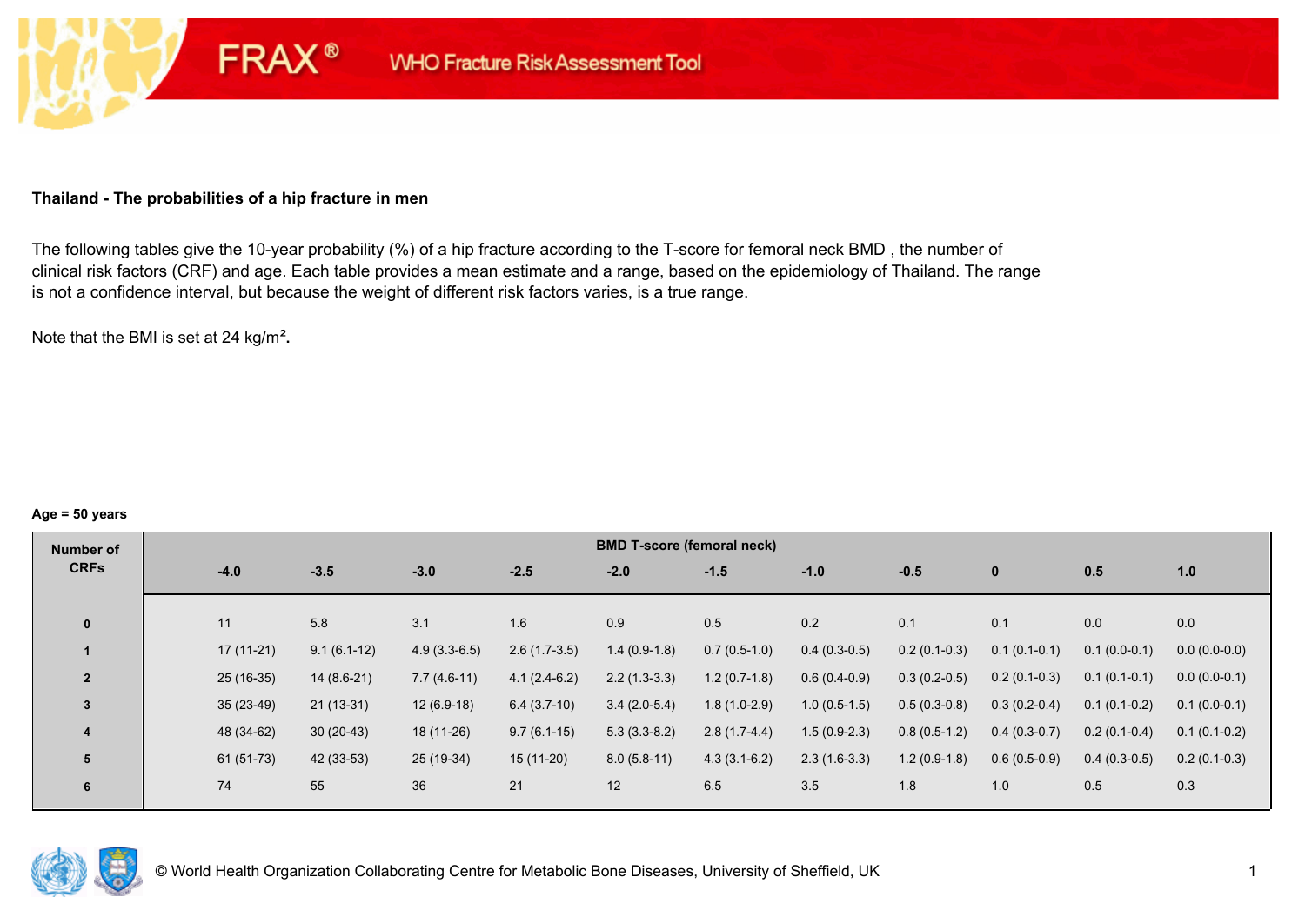**FRAX®** 

## **Age = 55 years**

| Number of      |             |              |                |                | <b>BMD T-score (femoral neck)</b> |                |                |                |                |                |                |
|----------------|-------------|--------------|----------------|----------------|-----------------------------------|----------------|----------------|----------------|----------------|----------------|----------------|
| <b>CRFs</b>    | $-4.0$      | $-3.5$       | $-3.0$         | $-2.5$         | $-2.0$                            | $-1.5$         | $-1.0$         | $-0.5$         | $\bf{0}$       | 0.5            | 1.0            |
| $\mathbf 0$    | 12          | 6.6          | 3.6            | 2.0            | 1.1                               | 0.6            | 0.3            | 0.2            | 0.1            | 0.1            | 0.0            |
|                | $17(12-21)$ | $10(6.9-12)$ | $5.6(3.8-7.1)$ | $3.1(2.1-3.9)$ | $1.7(1.2-2.2)$                    | $0.9(0.6-1.2)$ | $0.5(0.3-0.7)$ | $0.3(0.2-0.4)$ | $0.2(0.1-0.2)$ | $0.1(0.1-0.1)$ | $0.1(0.0-0.1)$ |
| $\overline{2}$ | 25 (17-34)  | $15(9.6-21)$ | $8.6(5.4-12)$  | $4.8(3.0-6.9)$ | $2.7(1.6-3.9)$                    | $1.5(0.9-2.1)$ | $0.8(0.5-1.2)$ | $0.4(0.3-0.6)$ | $0.2(0.2-0.4)$ | $0.1(0.1-0.2)$ | $0.1(0.1-0.1)$ |
| 3              | $35(24-47)$ | $22(14-31)$  | $13(8.1-19)$   | $7.3(4.5-11)$  | $4.1(2.5-6.2)$                    | $2.3(1.4-3.4)$ | $1.2(0.8-1.9)$ | $0.7(0.4-1.0)$ | $0.4(0.2-0.6)$ | $0.2(0.1-0.3)$ | $0.1(0.1-0.2)$ |
| 4              | 47 (36-60)  | $31(22-42)$  | 19 (13-27)     | $11(7.3-16)$   | $6.2(4.1-9.2)$                    | $3.4(2.3-5.2)$ | $1.9(1.2-2.9)$ | $1.0(0.7-1.6)$ | $0.6(0.4-0.9)$ | $0.3(0.2-0.5)$ | $0.2(0.1-0.3)$ |
| 5              | 59 (51-70)  | 42 (34-53)   | $27(21-35)$    | 16 (12-22)     | $9.2(7.1-13)$                     | $5.2(4.0-7.3)$ | $2.9(2.2-4.1)$ | $1.6(1.2-2.3)$ | $0.9(0.7-1.3)$ | $0.5(0.4-0.7)$ | $0.3(0.2-0.4)$ |
| 6              | 71          | 54           | 37             | 23             | 13                                | 7.7            | 4.3            | 2.4            | 1.3            | 0.8            | 0.4            |

## **Age = 60 years**

| Number of      |             |               |                |                | <b>BMD T-score (femoral neck)</b> |                |                |                |                |                |                |
|----------------|-------------|---------------|----------------|----------------|-----------------------------------|----------------|----------------|----------------|----------------|----------------|----------------|
| <b>CRFs</b>    | $-4.0$      | $-3.5$        | $-3.0$         | $-2.5$         | $-2.0$                            | $-1.5$         | $-1.0$         | $-0.5$         | $\mathbf{0}$   | 0.5            | 1.0            |
|                |             |               |                |                |                                   |                |                |                |                |                |                |
| $\mathbf 0$    | 11          | 6.6           | 3.9            | 2.3            | 1.3                               | 0.8            | 0.5            | 0.3            | 0.2            | 0.1            | 0.1            |
|                | $16(12-19)$ | $9.8(6.9-12)$ | $5.9(4.1-7.0)$ | $3.5(2.4-4.1)$ | $2.0(1.4-2.4)$                    | $1.2(0.8-1.4)$ | $0.7(0.5-0.8)$ | $0.4(0.3-0.5)$ | $0.2(0.2-0.3)$ | $0.1(0.1-0.2)$ | $0.1(0.1-0.1)$ |
| $\overline{2}$ | $23(16-29)$ | 14 (9.7-19)   | $8.7(5.8-12)$  | $5.2(3.4-7.0)$ | $3.1(2.0-4.2)$                    | $1.8(1.2-2.5)$ | $1.1(0.7-1.5)$ | $0.6(0.4-0.9)$ | $0.4(0.2-0.5)$ | $0.2(0.1-0.3)$ | $0.1(0.1-0.2)$ |
| 3              | $31(23-40)$ | $20(14-27)$   | $13(8.7-17)$   | $7.7(5.2-11)$  | $4.6(3.0-6.4)$                    | $2.7(1.8-3.8)$ | $1.6(1.0-2.3)$ | $0.9(0.6-1.3)$ | $0.6(0.4-0.8)$ | $0.3(0.2-0.5)$ | $0.2(0.1-0.3)$ |
| 4              | 41 (33-51)  | 28 (21-37)    | 18 (13-25)     | $11(8.0-16)$   | $6.7(4.8-9.6)$                    | $4.0(2.8-5.8)$ | $2.4(1.7-3.4)$ | $1.4(1.0-2.0)$ | $0.8(0.6-1.2)$ | $0.5(0.4-0.8)$ | $0.3(0.2-0.5)$ |
| 5              | $51(45-60)$ | $37(32-46)$   | $25(21-32)$    | $16(13-21)$    | $9.7(8.0-13)$                     | $5.9(4.8-8.1)$ | $3.5(2.8-4.8)$ | $2.1(1.7-2.9)$ | $1.2(1.0-1.8)$ | $0.8(0.6-1.1)$ | $0.5(0.4-0.6)$ |
| 6              | 62          | 48            | 34             | 22             | 14                                | 8.5            | 5.1            | 3.0            | 1.8            | 1.1            | 0.7            |

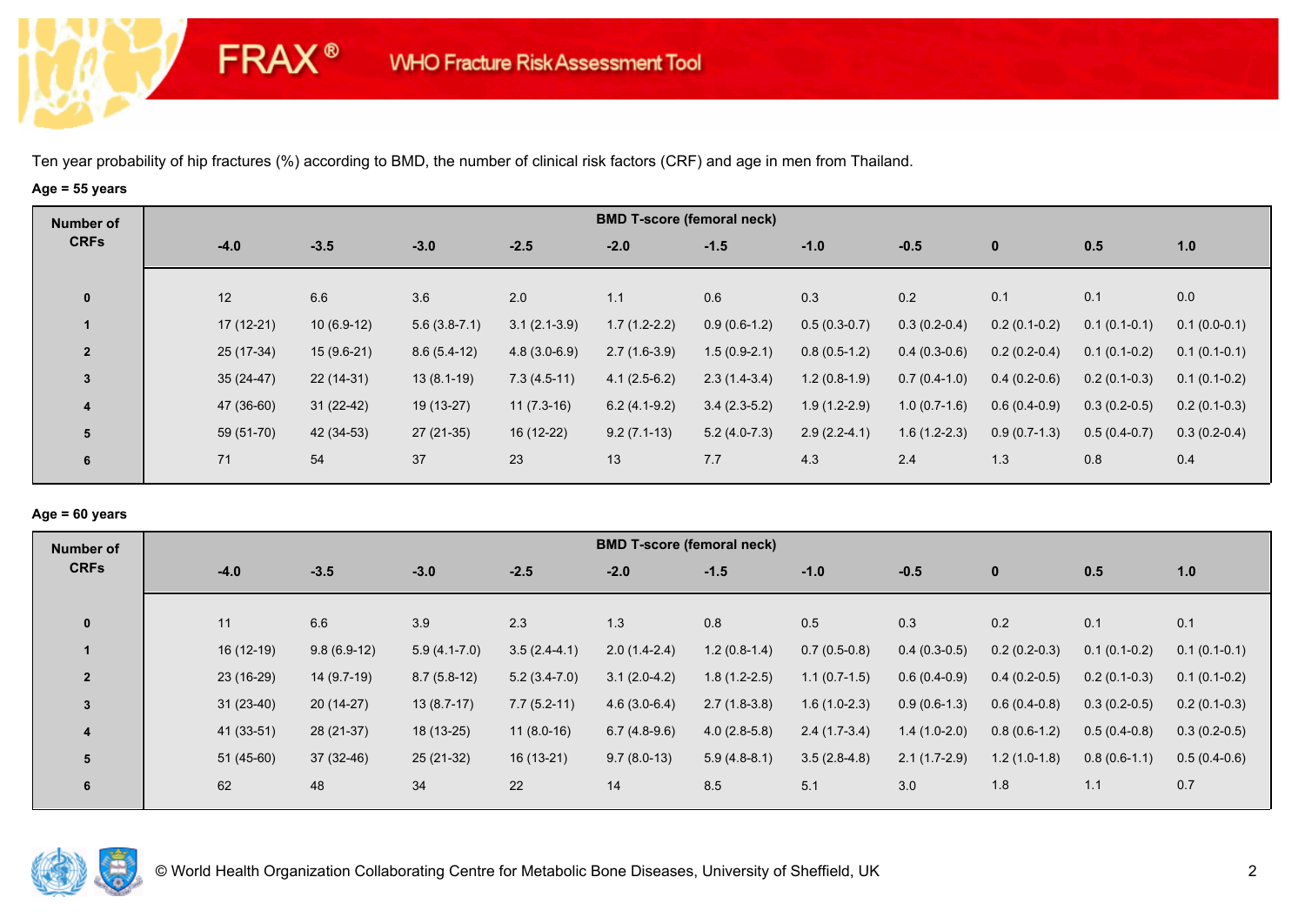**FRAX®** 

# **Age = 65 years**

| Number of               |             |               |                |                | <b>BMD T-score (femoral neck)</b> |                |                |                |                |                |                |
|-------------------------|-------------|---------------|----------------|----------------|-----------------------------------|----------------|----------------|----------------|----------------|----------------|----------------|
| <b>CRFs</b>             | $-4.0$      | $-3.5$        | $-3.0$         | $-2.5$         | $-2.0$                            | $-1.5$         | $-1.0$         | $-0.5$         | $\bf{0}$       | 0.5            | 1.0            |
| $\bf{0}$                | 9.9         | 6.3           | 4.0            | 2.5            | 1.5                               | 1.0            | 0.6            | 0.4            | 0.2            | 0.2            | 0.1            |
|                         | $14(10-16)$ | $9.0(6.6-10)$ | $5.8(4.2-6.5)$ | $3.6(2.6-4.1)$ | $2.3(1.6-2.6)$                    | $1.4(1.0-1.6)$ | $0.9(0.6-1.0)$ | $0.6(0.4-0.6)$ | $0.4(0.3-0.4)$ | $0.2(0.2-0.3)$ | $0.1(0.1-0.2)$ |
| $\overline{2}$          | 19 (14-24)  | $13(9.2-16)$  | $8.3(5.9-10)$  | $5.3(3.7-6.7)$ | $3.3(2.3-4.3)$                    | $2.1(1.4-2.7)$ | $1.3(0.9-1.7)$ | $0.8(0.6-1.1)$ | $0.5(0.4-0.7)$ | $0.3(0.2-0.4)$ | $0.2(0.1-0.3)$ |
| $\mathbf{3}$            | 26 (20-33)  | 18 (13-23)    | $12(8.6-15)$   | $7.5(5.5-10)$  | $4.8(3.5-6.4)$                    | $3.0(2.2-4.1)$ | $1.9(1.4-2.5)$ | $1.2(0.9-1.6)$ | $0.8(0.5-1.0)$ | $0.5(0.4-0.7)$ | $0.3(0.2-0.4)$ |
| $\overline{\mathbf{4}}$ | $34(28-42)$ | 24 (19-30)    | $16(13-21)$    | $11(8.2-14)$   | $6.8(5.2-9.2)$                    | $4.3(3.3-5.9)$ | $2.7(2.1-3.8)$ | $1.7(1.3-2.4)$ | $1.1(0.8-1.6)$ | $0.7(0.5-1.0)$ | $0.5(0.4-0.7)$ |
| 5                       | 42 (38-50)  | $31(28-38)$   | 22 (19-28)     | $15(13-19)$    | $9.6(8.3-13)$                     | $6.2(5.3-8.3)$ | $3.9(3.4-5.3)$ | $2.5(2.1-3.4)$ | $1.6(1.4-2.2)$ | $1.0(0.9-1.4)$ | $0.7(0.6-0.9)$ |
| 6                       | 51          | 40            | 29             | 20             | 13                                | 8.6            | 5.5            | 3.6            | 2.3            | 1.5            | 1.0            |

## **Age = 70 years**

| Number of      |             |               |                |                | <b>BMD T-score (femoral neck)</b> |                |                |                |                |                |                |
|----------------|-------------|---------------|----------------|----------------|-----------------------------------|----------------|----------------|----------------|----------------|----------------|----------------|
| <b>CRFs</b>    | $-4.0$      | $-3.5$        | $-3.0$         | $-2.5$         | $-2.0$                            | $-1.5$         | $-1.0$         | $-0.5$         | $\mathbf{0}$   | 0.5            | 1.0            |
| $\mathbf{0}$   | 8.6         | 5.9           | 3.9            | 2.6            | 1.7                               | 1.2            | 0.8            | 0.5            | 0.4            | 0.2            | 0.2            |
|                | $13(12-17)$ | $9.1(8.0-12)$ | $6.2(5.5-8.1)$ | $4.2(3.7-5.5)$ | $2.8(2.5-3.7)$                    | $1.8(1.6-2.5)$ | $1.2(1.1-1.6)$ | $0.8(0.7-1.1)$ | $0.6(0.5-0.8)$ | $0.4(0.3-0.5)$ | $0.3(0.2-0.3)$ |
| $\overline{2}$ | 19 (16-24)  | $14(11-17)$   | $9.5(7.6-12)$  | $6.5(5.2-8.4)$ | $4.4(3.5-5.7)$                    | $2.9(2.3-3.8)$ | $2.0(1.6-2.6)$ | $1.3(1.1-1.8)$ | $0.9(0.7-1.2)$ | $0.6(0.5-0.8)$ | $0.4(0.3-0.6)$ |
| 3              | $27(22-33)$ | $20(16-25)$   | 14 (11-18)     | $9.9(7.6-12)$  | $6.8(5.2-8.6)$                    | $4.6(3.5-5.9)$ | $3.1(2.4-3.9)$ | $2.1(1.6-2.7)$ | $1.4(1.1-1.9)$ | $1.0(0.8-1.3)$ | $0.7(0.5-0.9)$ |
| 4              | $37(29-43)$ | 28 (22-33)    | $21(16-25)$    | $15(11-18)$    | $10(7.7-13)$                      | $7.1(5.3-8.7)$ | $4.8(3.6-5.9)$ | $3.3(2.5-4.1)$ | $2.3(1.7-2.8)$ | $1.6(1.2-1.9)$ | $1.1(0.8-1.3)$ |
| 5              | 47 (39-51)  | 37 (30-42)    | $29(23-32)$    | $21(16-24)$    | $15(12-17)$                       | $11(8.0-12)$   | $7.4(5.5-8.3)$ | $5.1(3.8-5.7)$ | $3.6(2.6-4.0)$ | $2.5(1.8-2.7)$ | $1.7(1.3-1.9)$ |
| 6              | 57          | 48            | 38             | 30             | 22                                | 16             | 11             | 7.8            | 5.5            | 3.8            | 2.7            |

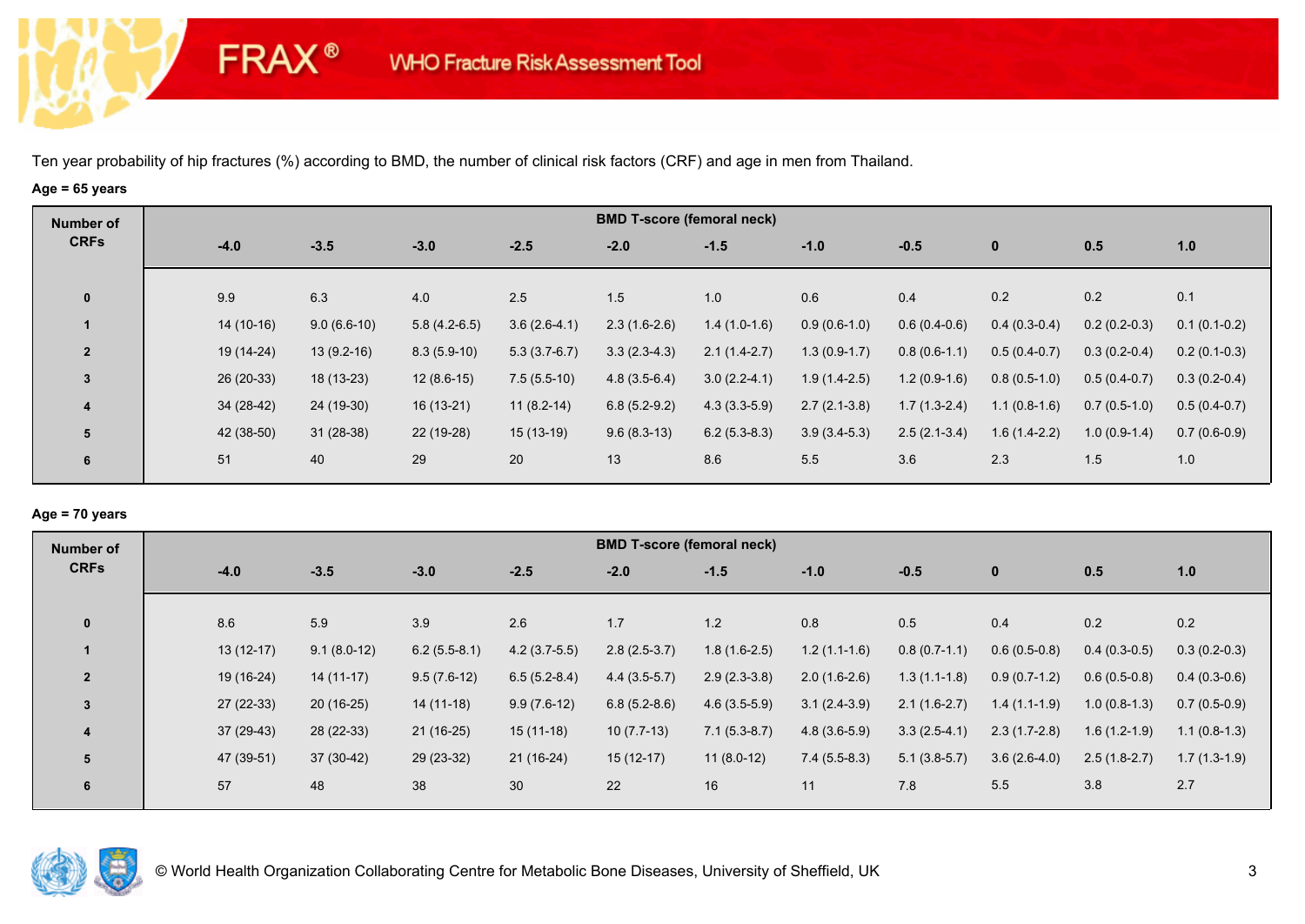**FRAX®** 

## **Age = 75 years**

| Number of               |             |              |               |               |                | <b>BMD T-score (femoral neck)</b> |                |                |                  |                |                |
|-------------------------|-------------|--------------|---------------|---------------|----------------|-----------------------------------|----------------|----------------|------------------|----------------|----------------|
| <b>CRFs</b>             | $-4.0$      | $-3.5$       | $-3.0$        | $-2.5$        | $-2.0$         | $-1.5$                            | $-1.0$         | $-0.5$         | $\mathbf{0}$     | 0.5            | 1.0            |
| $\mathbf 0$             | 7.8         | 5.6          | 4.0           | 2.8           | 2.0            | 1.4                               | 1.0            | 0.7            | 0.5              | 0.4            | 0.3            |
|                         | 14 (10-27)  | $10(7.3-21)$ | $7.3(5.3-16)$ | $5.3(3.8-11)$ | $3.8(2.7-8.3)$ | $2.7(1.9-5.9)$                    | $1.9(1.3-4.2)$ | $1.4(1.0-3.1)$ | $1.0(0.7-2.2)$   | $0.7(0.5-1.6)$ | $0.5(0.4-1.2)$ |
| $\overline{2}$          | $21(14-36)$ | 16 (10-29)   | $12(7.3-22)$  | $9.0(5.3-17)$ | $6.6(3.8-12)$  | $4.7(2.7-8.8)$                    | $3.4(1.9-6.3)$ | $2.5(1.4-4.6)$ | $1.8(1.0-3.4)$   | $1.3(0.7-2.5)$ | $0.9(0.5-1.8)$ |
| $\mathbf{3}$            | $31(18-44)$ | 25 (14-36)   | 19 (10-29)    | 14 (7.4-22)   | $11(5.3-17)$   | $7.9(3.8-13)$                     | $5.7(2.7-9.2)$ | $4.2(2.0-6.9)$ | $3.1(1.4-5.1)$   | $2.3(1.0-3.7)$ | $1.6(0.8-2.7)$ |
| $\overline{\mathbf{4}}$ | 42 (24-52)  | 34 (18-44)   | 28 (14-36)    | $22(10-29)$   | $17(7.5-23)$   | $13(5.4-17)$                      | $9.2(3.9-13)$  | $6.9(2.9-9.6)$ | $5.1(2.1 - 7.1)$ | $3.8(1.6-5.3)$ | $2.8(1.1-3.9)$ |
| 5                       | 53 (32-60)  | 46 (25-52)   | 38 (20-44)    | $31(15-37)$   | 25 (11-29)     | $19(8.1-23)$                      | $14(5.8-17)$   | $11(4.3-13)$   | $8.2(3.2-9.8)$   | $6.1(2.3-7.3)$ | $4.5(1.7-5.4)$ |
| 6                       | 64          | 57           | 50            | 42            | 34             | 27                                | 21             | 16             | 13               | 9.5            | 7.1            |
|                         |             |              |               |               |                |                                   |                |                |                  |                |                |

## **Age = 80 years**

| Number of      |     |              |               |               |               | <b>BMD T-score (femoral neck)</b> |                |                |                |                |                |                |
|----------------|-----|--------------|---------------|---------------|---------------|-----------------------------------|----------------|----------------|----------------|----------------|----------------|----------------|
| <b>CRFs</b>    |     | $-4.0$       | $-3.5$        | $-3.0$        | $-2.5$        | $-2.0$                            | $-1.5$         | $-1.0$         | $-0.5$         | $\mathbf{0}$   | 0.5            | 1.0            |
| $\mathbf{0}$   | 6.7 |              | 5.0           | 3.7           | 2.8           | 2.1                               | 1.5            | 1.1            | 0.9            | 0.7            | 0.5            | 0.4            |
|                |     | $12(8.6-24)$ | $8.9(6.5-19)$ | $6.8(4.9-15)$ | $5.1(3.7-11)$ | $3.9(2.7-8.5)$                    | $2.9(2.0-6.4)$ | $2.2(1.5-4.8)$ | $1.7(1.1-3.7)$ | $1.3(0.9-2.8)$ | $1.0(0.7-2.2)$ | $0.7(0.5-1.7)$ |
| $\overline{2}$ |     | 18 (11-32)   | $15(8.4-26)$  | $11(6.4-21)$  | $8.7(4.8-16)$ | $6.6(3.6-13)$                     | $5.0(2.7-9.5)$ | $3.8(2.0-7.2)$ | $2.9(1.6-5.6)$ | $2.2(1.2-4.3)$ | $1.7(0.9-3.3)$ | $1.3(0.7-2.5)$ |
| $\overline{3}$ |     | 27 (15-41)   | $22(12-34)$   | 18 (8.9-28)   | $14(6.7-22)$  | $11(5.1-18)$                      | $8.2(3.8-14)$  | $6.3(2.9-10)$  | $4.9(2.2-8.2)$ | $3.8(1.7-6.4)$ | $2.9(1.3-4.9)$ | $2.2(1.0-3.8)$ |
| 4              |     | $37(20-49)$  | $31(16-42)$   | 26 (12-35)    | $21(9.5-29)$  | 16 (7.2-23)                       | $13(5.5-18)$   | $10(4.1-14)$   | $7.8(3.2-11)$  | $6.1(2.5-8.8)$ | $4.7(1.9-6.9)$ | $3.7(1.5-5.3)$ |
| 5              |     | 49 (28-55)   | 42 (22-48)    | $36(18-41)$   | $30(14-35)$   | 24 (11-28)                        | $19(8.1-23)$   | $15(6.2-18)$   | $12(4.8-14)$   | $9.6(3.7-11)$  | $7.5(2.9-8.9)$ | $5.8(2.2-7.0)$ |
| 6              | 59  |              | 53            | 47            | 40            | 34                                | 28             | 22             | 18             | 14             | 11             | 9.0            |